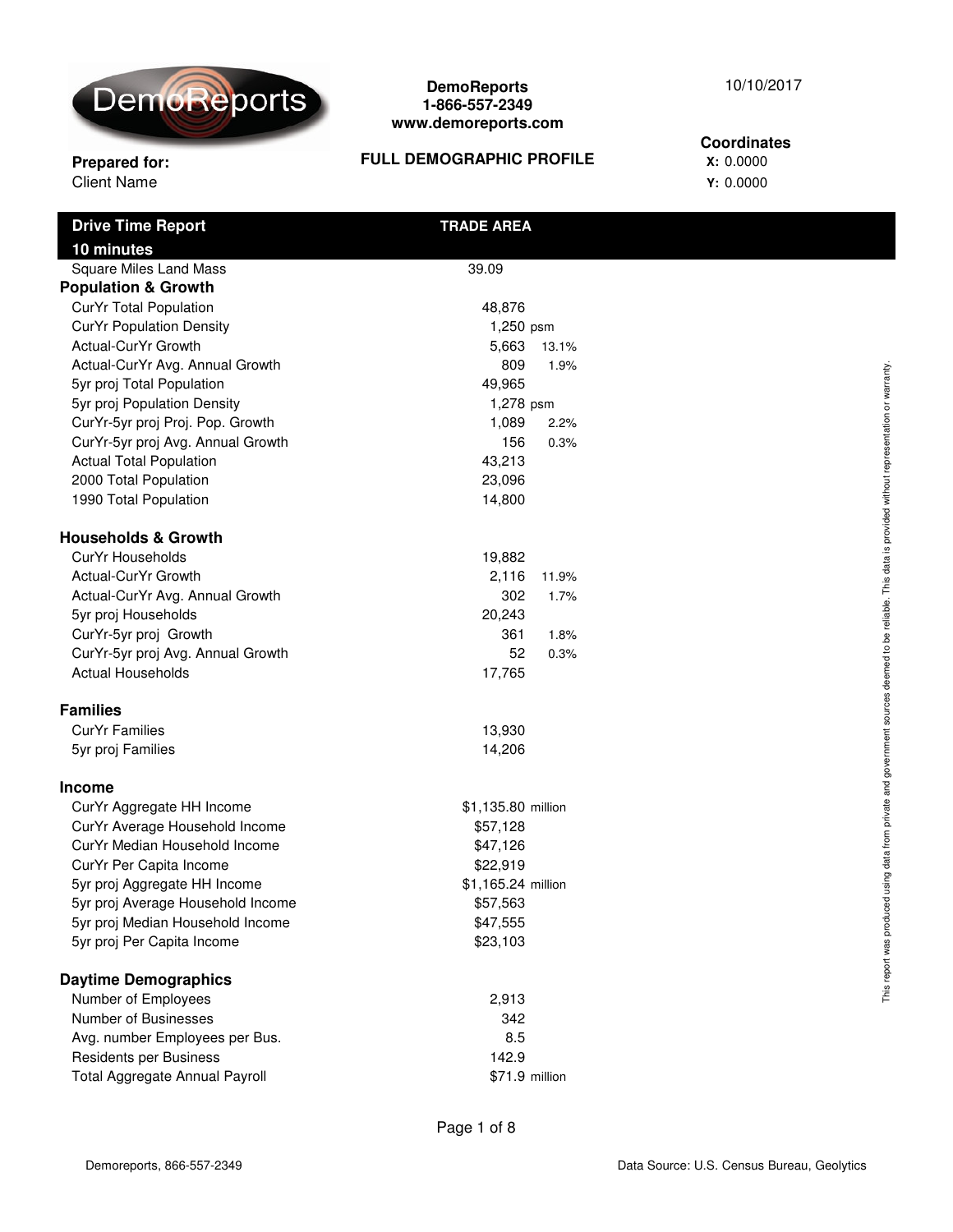

#### **Prepared for: X:** 0.0000 **FULL DEMOGRAPHIC PROFILE**

#### 10/10/2017

#### **Coordinates**

Client Name **Y:** 0.0000

| <b>Population by Race</b><br>CurYr White Population | 46,318   | 94.8% |
|-----------------------------------------------------|----------|-------|
| CurYr Black Population                              | 1,624    |       |
|                                                     | 10       | 3.3%  |
| CurYr Native American Population                    |          | 0.0%  |
| CurYr Asian Population                              | 148      | 0.3%  |
| CurYr Pacific Islander Population                   | $\Omega$ | 0.0%  |
| CurYr 2 or more races                               | 775      | 1.6%  |
| 5yr proj White Population                           | 47,075   | 94.2% |
| 5yr proj Black Population                           | 1,837    | 3.7%  |
| 5yr proj Native American Population                 | 14       | 0.0%  |
| 5yr proj Asian Population                           | 161      | 0.3%  |
| 5yr proj Pacific Islander Population                | 0        | 0.0%  |
| 5yr proj 2 or more races                            | 878      | 1.8%  |
| <b>Male Population by Race</b>                      |          |       |
| <b>CurYr White Males</b>                            | 22,081   | 94.6% |
| <b>CurYr Black Males</b>                            | 820      | 3.5%  |
| CurYr Native American Males                         | 3        | 0.0%  |
| <b>CurYr Asian Males</b>                            | 44       | 0.2%  |
| CurYr Pacific Islander Males                        | 0        | 0.0%  |
| CurYr 2 or more races Males                         | 385      | 1.6%  |
| 5yr proj White Males                                | 22,472   | 89.1% |
|                                                     | 920      | 3.6%  |
| 5yr proj Black Males                                |          | 0.0%  |
| 5yr proj Native American Males                      | 8        |       |
| 5yr proj Asian Males                                | 1,380    | 5.5%  |
| 5yr proj Pacific Islander Males                     | 0        | 0.0%  |

**Drive Time Report TRADE AREA**

## **Female Population by Race**

| <b>CurYr White Females</b>        | 24,237 | 94.9% |
|-----------------------------------|--------|-------|
| CurYr Black Females               | 804    | 3.1%  |
| CurYr Native American Females     | 7      | 0.0%  |
| CurYr Asian Females               | 104    | 0.4%  |
| CurYr Pacific Islander Females    | 0      | 0.0%  |
| CurYr 2 or more races Females     | 390    | 1.5%  |
| 5yr proj White Females            | 24,603 | 94.3% |
| 5yr proj Black Females            | 917    | 3.5%  |
| 5yr proj Native American Females  | 6      | 0.0%  |
| 5yr proj Asian Females            | 111    | 0.4%  |
| 5yr proj Pacific Islander Females | 0      | 0.0%  |
| 5yr proj 2 or more races Females  | 443    | 1.7%  |

Page 2 of 8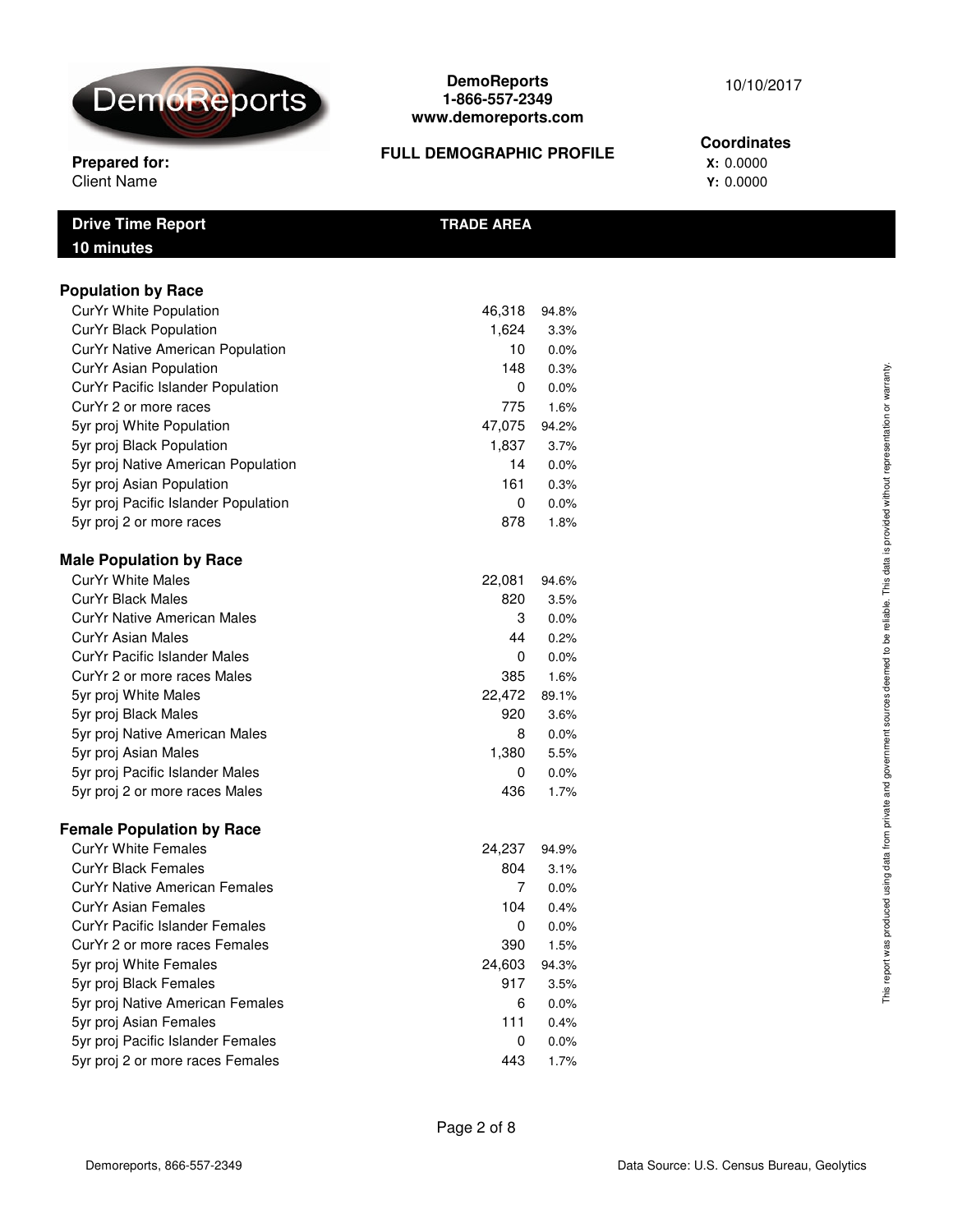

**Drive Time Report TRADE AREA**

#### **DemoReports 1-866-557-2349 www.demoreports.com**

#### **Prepared for: CONSERVISHER TULL DEMOGRAPTIC PROFILE** X: 0.0000 **FULL DEMOGRAPHIC PROFILE**

#### 10/10/2017

#### **Coordinates**

Client Name **Y:** 0.0000

| <b>Hispanic Population</b>          |        |       |
|-------------------------------------|--------|-------|
| CurYr Hispanic Population           | 2,205  | 4.5%  |
| CurYr White not Hispanic Pop.       | 38,453 | 83.0% |
| CurYr Hispanic Males                | 1,114  | 50.5% |
| CurYr White not Hispanic Males      | 18,247 | 82.6% |
| CurYr Hispanic Females              | 1,091  | 49.5% |
| CurYr White not Hispanic Females    | 20,206 | 83.4% |
| 5yr proj Hispanic Population        | 2,755  | 5.5%  |
| 5yr proj White not Hispanic Pop.    | 40,118 | 85.2% |
| 5yr proj Hispanic Males             | 1,380  | 50.1% |
| 5yr proj White not Hispanic Males   | 19,029 | 84.7% |
| 5yr proj Hispanic Females           | 1,375  | 49.9% |
| 5yr proj White not Hispanic Females | 21,088 | 85.7% |
| <b>Population by Sex</b>            |        |       |
| CurYr Male Population               | 23,333 | 47.7% |
| <b>CurYr Female Population</b>      | 25,542 | 52.3% |

### **Population by Sex by Age**

| opulation by Sex by Age     |       |      |
|-----------------------------|-------|------|
| CurYr Male 0 to 9 years     | 2,486 | 5.1% |
| CurYr Male 10 to 19 years   | 2,883 | 5.9% |
| CurYr Male 20 to 29 years   | 2,652 | 5.4% |
| CurYr Male 30 to 39 years   | 2,266 | 4.6% |
| CurYr Male 40 to 49 years   | 2,415 | 4.9% |
| CurYr Male 50 to 59 years   | 2,647 | 5.4% |
| CurYr Male 60 to 69 years   | 2,430 | 5.0% |
| CurYr Male 70 to 79 years   | 2,197 | 4.5% |
| CurYr Male 80 to 84 years   | 992   | 2.0% |
| CurYr Male 85+ years        | 2,364 | 4.8% |
| CurYr Female 0 to 9 years   | 2,722 | 5.6% |
| CurYr Female 10 to 19 years | 3,156 | 6.5% |
| CurYr Female 20 to 29 years | 2,903 | 5.9% |
| CurYr Female 30 to 39 years | 2,480 | 5.1% |
| CurYr Female 40 to 49 years | 2,644 | 5.4% |
| CurYr Female 50 to 59 years | 2,897 | 5.9% |
| CurYr Female 60 to 69 years | 2,660 | 5.4% |
| CurYr Female 70 to 79 years | 2,405 | 4.9% |
| CurYr Female 80 to 85 years | 1,086 | 2.2% |
| CurYr Female 85+ years      | 2,588 | 5.3% |

5yr proj Male Population 23,885 47.8% 5yr proj Female Population 26,080 52.2%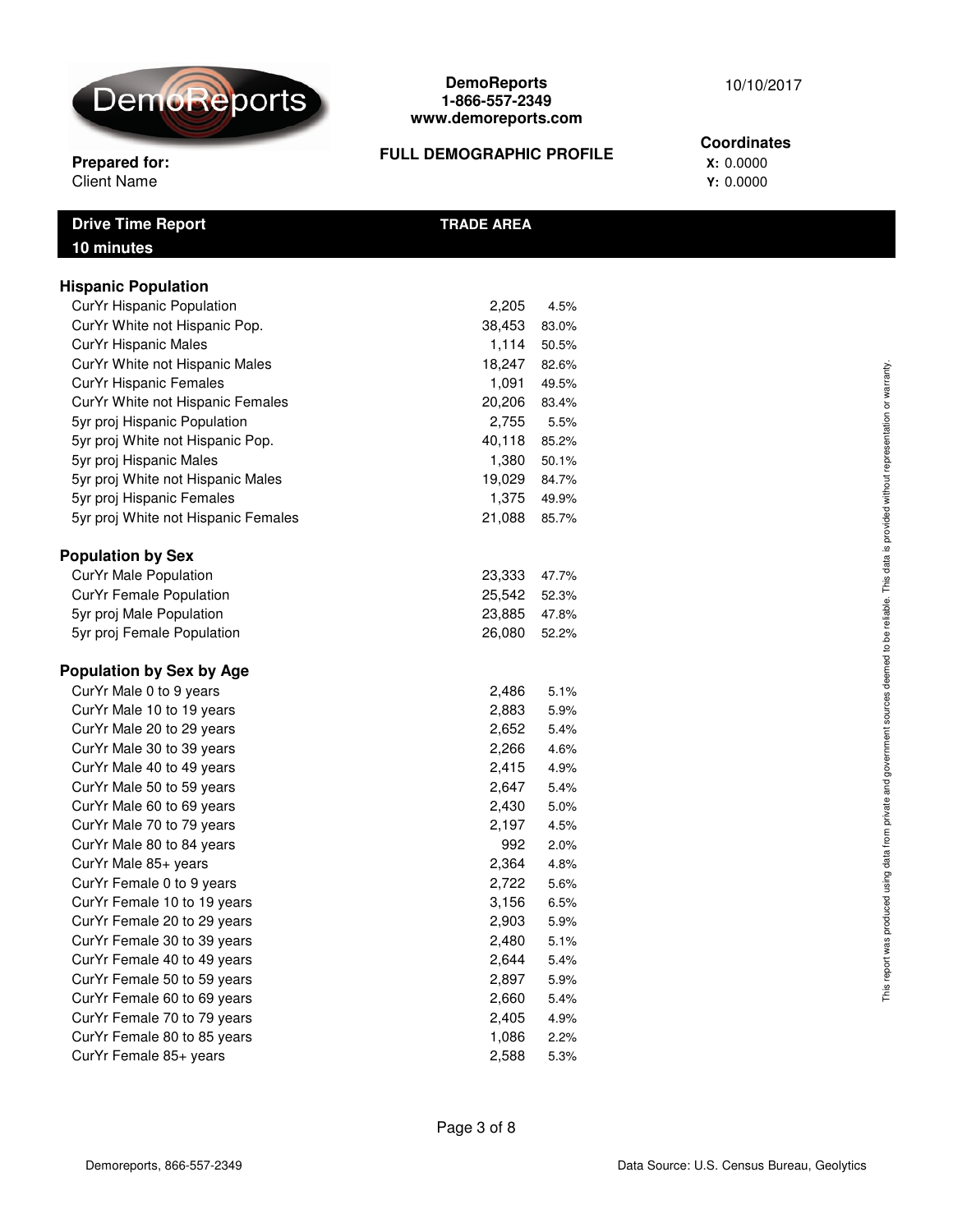

## 10/10/2017

### **FULL DEMOGRAPHIC PROFILE**

# **Coordinates**

**Prepared for: X:** 0.0000 Client Name **Y:** 0.0000

| <b>TRADE AREA</b> |  |
|-------------------|--|
|                   |  |
|                   |  |
|                   |  |
| 49                |  |
|                   |  |

| our i'i moului <i>r</i> iyo  | ᠇୰    |       |
|------------------------------|-------|-------|
| CurYr Pop. 0 to 4 years      | 2,334 | 4.8%  |
| CurYr Pop. 5 to 9 years      | 2,874 | 5.9%  |
| CurYr Pop. 10 to 14 years    | 2,984 | 6.1%  |
| CurYr Pop. 15 to 19 years    | 3,055 | 6.3%  |
| CurYr Pop. 20 to 24 years    | 2,917 | 6.0%  |
| CurYr Pop. 25 to 29 years    | 2,638 | 5.4%  |
| CurYr Pop. 30 to 34 years    | 2,403 | 4.9%  |
| CurYr Pop. 35 to 39 years    | 2,344 | 4.8%  |
| CurYr Pop. 40 to 44 years    | 2,433 | 5.0%  |
| CurYr Pop. 45 to 49 years    | 2,626 | 5.4%  |
| CurYr Pop. 50 to 54 years    | 2,776 | 5.7%  |
| CurYr Pop. 55 to 59 years    | 2,769 | 5.7%  |
| CurYr Pop. 60 to 64 years    | 2,619 | 5.4%  |
| CurYr Pop. 65 to 69 years    | 2,471 | 5.1%  |
| CurYr Pop. 70 to 74 years    | 2,350 | 4.8%  |
| CurYr Pop. 75 to 79 years    | 2,252 | 4.6%  |
| CurYr Pop. 80 to 84 years    | 2,078 | 4.3%  |
| CurYr Pop. 85+               | 4,951 | 10.1% |
| 5yr proj Population by Age   |       |       |
| 5yr proj Median Age          | 48    |       |
| 5yr proj Pop. 0 to 4 years   | 2,573 | 5.1%  |
| 5yr proj Pop. 5 to 9 years   | 2,974 | 6.0%  |
| 5yr proj Pop. 10 to 14 years | 2,979 | 6.0%  |
| 5yr proj Pop. 15 to 19 years | 3,032 | 6.1%  |
| 5yr proj Pop. 20 to 24 years | 3,049 | 6.1%  |
| 5yr proj Pop. 25 to 29 years | 2,911 | 5.8%  |
| 5yr proj Pop. 30 to 34 years | 2,710 | 5.4%  |
| 5yr proj Pop. 35 to 39 years | 2,481 | 5.6%  |
| 5yr proj Pop. 40 to 44 years | 2,431 | 4.9%  |
| 5yr proj Pop. 45 to 49 years | 2,516 | 5.0%  |
| 5yr proj Pop. 50 to 54 years | 2,632 | 5.3%  |
|                              |       |       |

5yr proj Pop. 60 to 64 years 2,687 5.4% 5yr proj Pop. 65 to 69 years 2,554 5.1% 5yr proj Pop. 70 to 74 years 2,390 4.8% 5yr proj Pop. 75 to 79 years 2,174 4.4% 5yr proj Pop. 80 to 84 years 1,853 3.7% 5yr proj Pop. 85+ 5,279 10.6%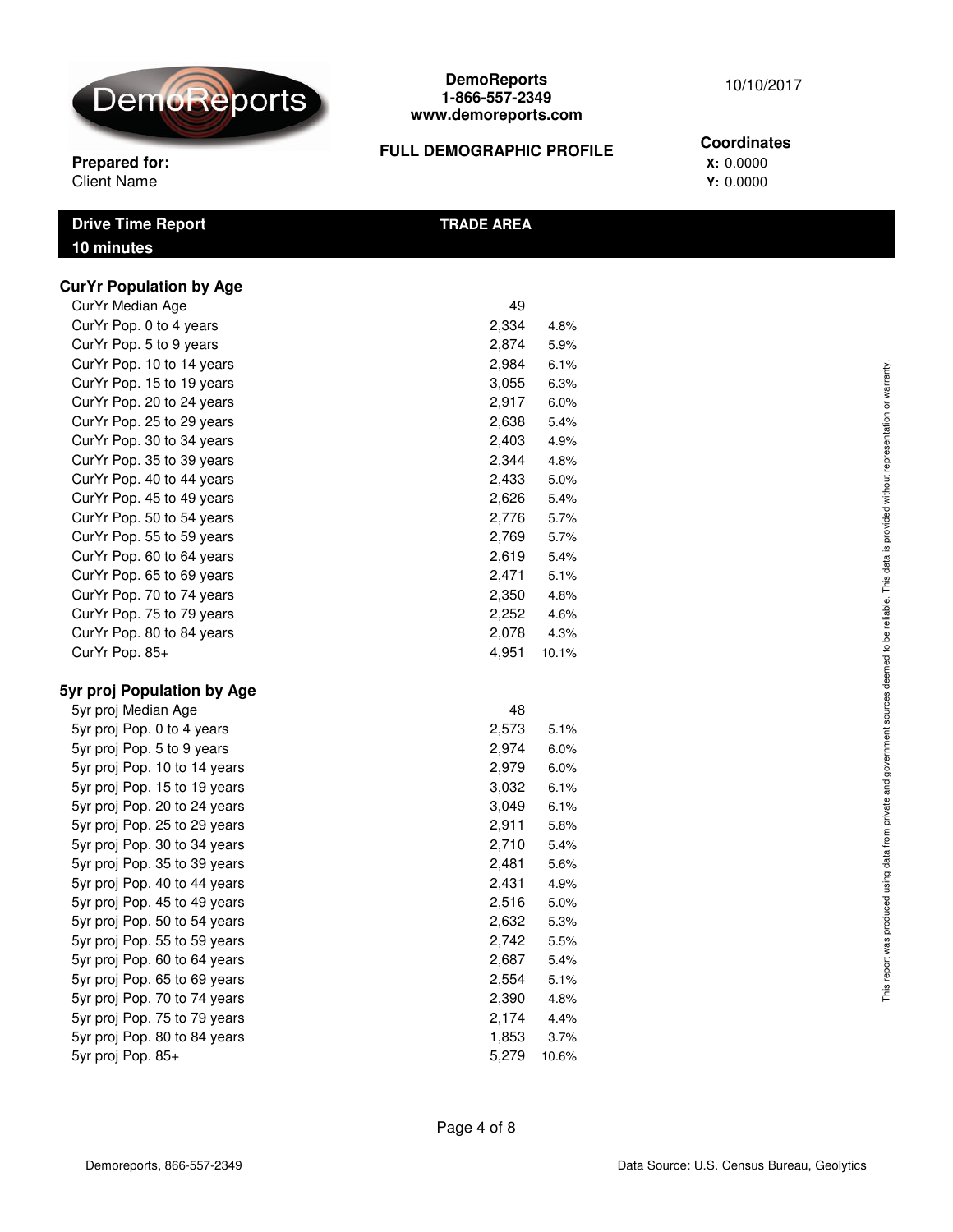

**Coordinates**

## **FULL DEMOGRAPHIC PROFILE**

## **Prepared for:**<br>Client Name **X:** 0.0000<br>X: 0.0000<br>Y: 0.0000 **Client Name**

| <b>Drive Time Report</b><br>10 minutes | <b>TRADE AREA</b> |       |  |
|----------------------------------------|-------------------|-------|--|
| <b>Children</b>                        |                   |       |  |
| CurYr Pop. 0 to 5 (Infant-K)           | 2,909             |       |  |
| CurYr Pop. 6 to 17 (Gradeschool)       | 6,506             |       |  |
| 5yr proj Pop. 0 to 5 (Infant-K)        | 3,169             |       |  |
| 5yr proj 6 to 17 (Gradeschool)         | 6,571             |       |  |
| <b>Educational Attainment</b>          |                   |       |  |
| CurYr Population 25+                   | 22,289            |       |  |
| No Education                           | 56                | 0.3%  |  |
| Elementary                             | 1,241             | 5.6%  |  |
| Some High School No Diploma            | 3,174             | 14.2% |  |
| High School Graduate or Equiv.         | 8,490             | 38.1% |  |
| Some College                           | 5,001             | 22.4% |  |
| Associate Degree                       | 1,521             | 6.8%  |  |
| <b>Bachelor Degree</b>                 | 1,797             | 8.1%  |  |
| Master Degree                          | 736               | 3.3%  |  |
| <b>Professional Degree</b>             | 230               | 1%    |  |
| Doctorate Degree                       | 46                | 0.2%  |  |
| <b>Employment &amp; Drive Time</b>     |                   |       |  |
| 2000 Total Workers 16+                 | 9,025             |       |  |
| Worked at Home                         | 189               | 2.1%  |  |
| Did not Work at Home                   | 8,837             | 97.9% |  |
| under 5 minutes                        | 119               | 1.4%  |  |
| 5 - 9 minutes                          | 704               | 8.0%  |  |
| 10 -14 minutes                         | 910               | 10.3% |  |
| $15 - 19$ minutes                      | 1,026             | 11.6% |  |
| 20 - 24 minutes                        | 1,615             | 18.3% |  |
| 25 - 29 minutes                        | 648               | 7.3%  |  |
| 30 - 34 minutes                        | 1,519             | 17.2% |  |
| 35 - 39 minutes                        | 385               | 4.4%  |  |
| 40 - 44 minutes                        | 372               | 4.2%  |  |
| 45 - 59 minutes                        | 843               | 9.5%  |  |
| 60 - 89 minutes                        | 471               | 5.3%  |  |
| 90+ minutes                            | 223               | 2.5%  |  |
| <b>Transportation to Work</b>          |                   |       |  |
| Car, Truck, or Van                     | 8,630             | 99.2% |  |
| Drove Alone                            | 7,381             |       |  |
| Carpooled                              | 1,249             |       |  |
| <b>Public Transportation</b>           | 37                | 0.4%  |  |
| Other                                  | 32                | 0.4%  |  |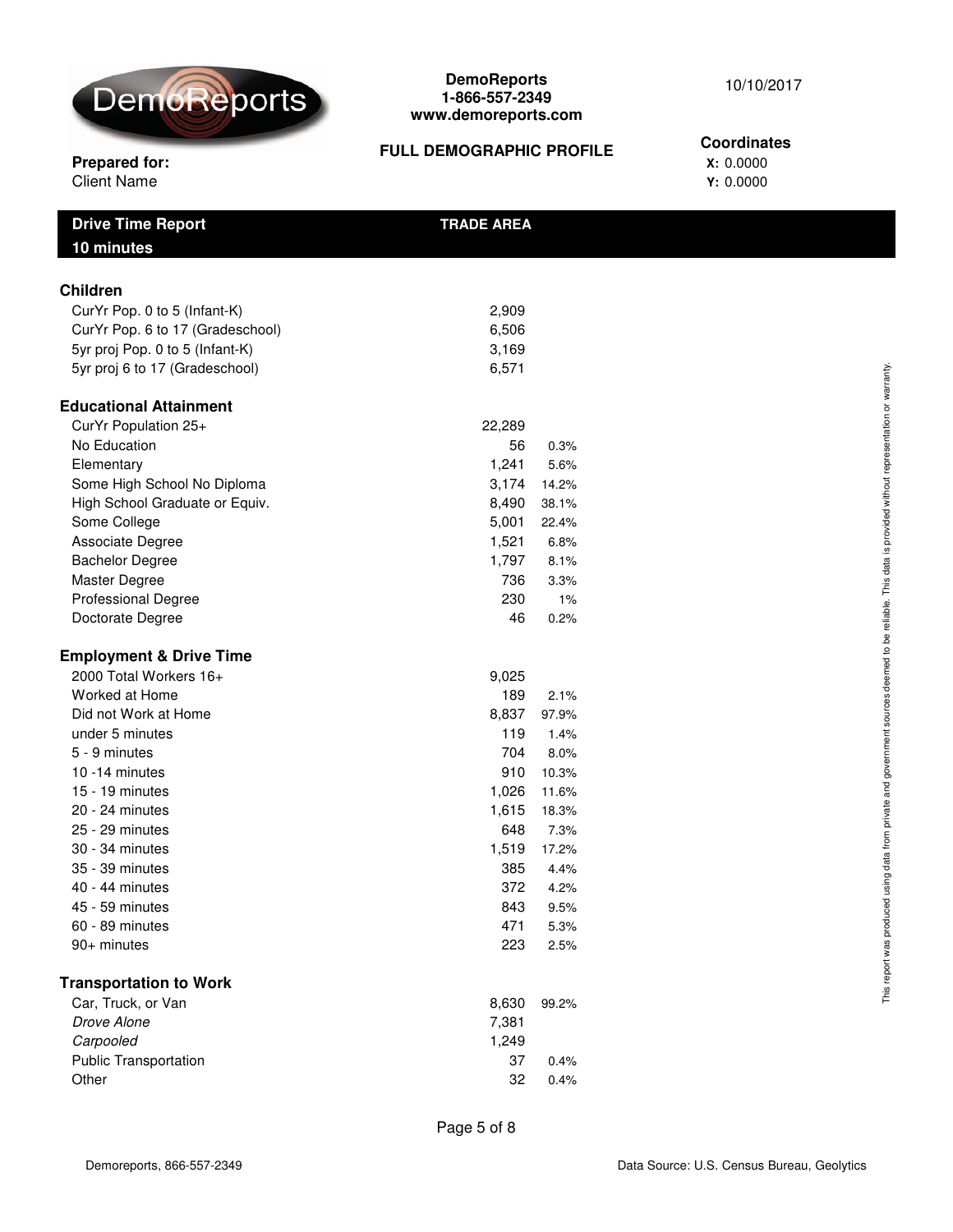

# 10/10/2017

#### **Prepared for:** X: 0.0000 **FULL DEMOGRAPHIC PROFILE**

#### **Coordinates**

Client Name **Y:** 0.0000

| <b>Drive Time Report</b> | <b>TRADE AREA</b> |
|--------------------------|-------------------|
| 10 minutes               |                   |
|                          |                   |

## **CurYr Households by Income** CurYr Under \$10,000 968 4.9% CurYr \$10,000 - \$15,000 1,120 5.6% CurYr \$15,000 - \$20,000 983 4.9% CurYr \$20,000 - \$25,000 1,195 6.0% CurYr \$25,000 - \$30,000 1,796 9.0% CurYr \$30,000 - \$35,000 1,304 6.6% CurYr \$35,000 - \$40,000 1,408 7.1% CurYr \$40,000 - \$45,000 1,204 6.1% CurYr \$45,000 - \$50,000 1,085 5.5% CurYr \$50,000 - \$60,000 2,048 10.3% CurYr \$60,000 - \$75,000 2,176 10.9% CurYr \$75,000 - \$100,000 2,521 12.7% CurYr \$100,000 - \$125,000 994 5.0% CurYr \$125,000 - \$150,000 366 1.8% CurYr \$150,000 - \$200,000 420 2.1% CurYr \$200,000+ 292 1.5% **5yr proj Households by Income** 5yr proj Under \$10,000 979 4.8% 5yr proj \$10,000 - \$15,000 1,143 5.6% 5yr proj \$15,000 - \$20,000 991 4.9% 5yr proj \$20,000 - \$25,000 1,218 6.0% 5yr proj \$25,000 - \$30,000 1,826 9.0% 5yr proj \$30,000 - \$35,000 1,315 6.5% 5yr proj \$35,000 - \$40,000 1,418 7.0% 5yr proj \$40,000 - \$45,000 1,210 6.0% 5yr proj \$45,000 - \$50,000 1,107 5.5% 5yr proj \$50,000 - \$60,000 2,084 10.3% 5yr proj \$60,000 - \$75,000 2,242 11.1% 5yr proj \$75,000 - \$100,000 2,588 12.8% 5yr proj \$100,000 - \$125,000 1,021 5.0% 5yr proj \$125,000 - \$150,000 379 1.9% 5yr proj \$150,000 - \$200,000 430 2.1% 5yr proj \$200,000+ 294 1.5%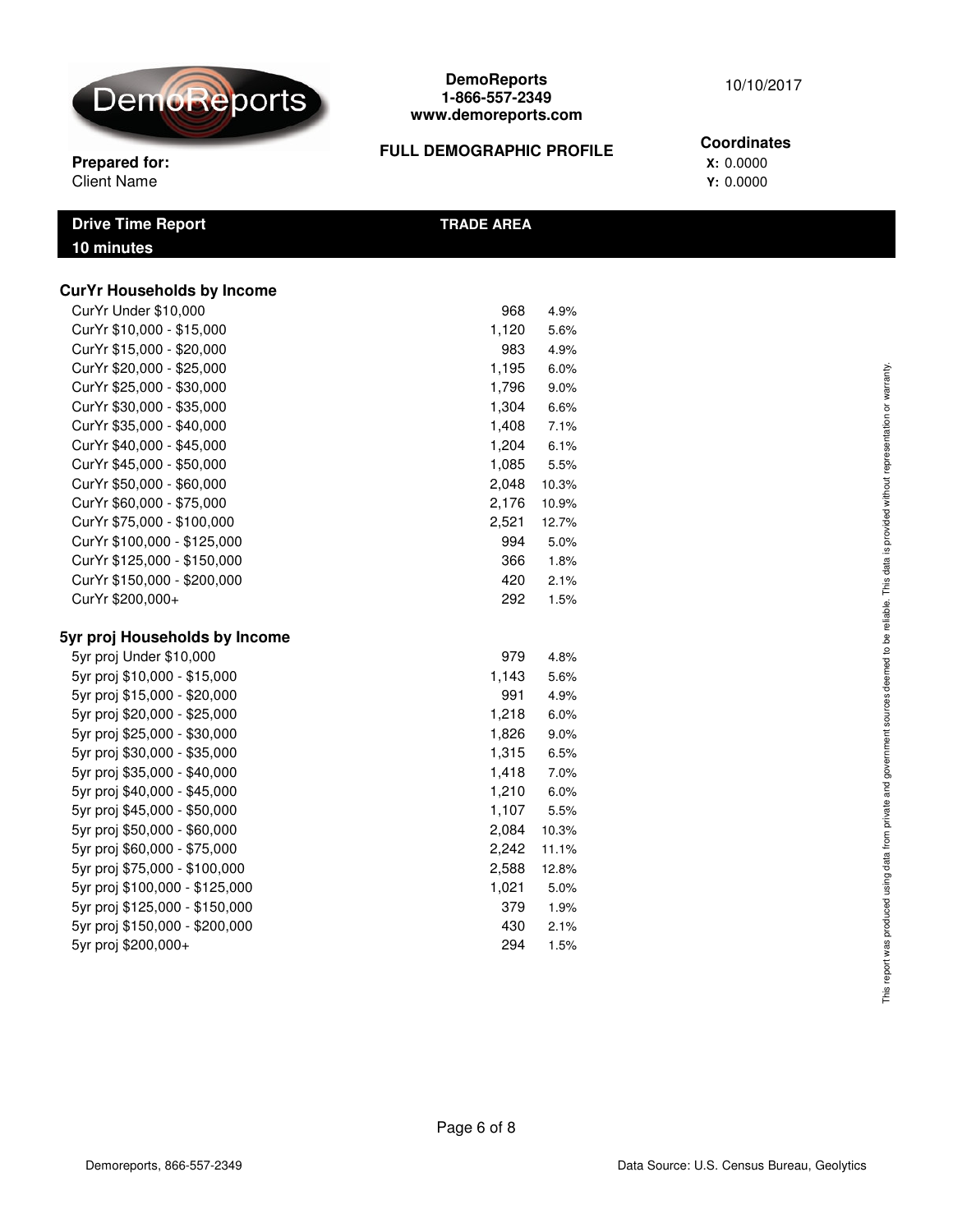

## 10/10/2017

## **FULL DEMOGRAPHIC PROFILE**

## **Coordinates**

**Prepared for:**<br>Client Name X: 0.0000 **Client Name** 

| <b>Drive Time Report</b> | <b>TRADE AREA</b> |
|--------------------------|-------------------|
| <b>10 minutes</b>        |                   |
|                          |                   |

#### **CurYr Household Structure**

| Average HH Size                   | 2.5    |         |
|-----------------------------------|--------|---------|
| 1-person HH                       | 4,777  | 12.6%   |
| 2-person HH                       | 15,105 | 39.7%   |
| 2+ person family                  | 13,930 | 36.6%   |
| <b>Families Married</b>           | 10,902 |         |
| Families Married w/children       | 3,401  |         |
| Families Married no children      | 7,502  |         |
| <b>Families Other</b>             | 3,027  | 8.0%    |
| Fam. Oth. Single Male Head        | 888    |         |
| Fam. Oth. Single Male Head w/ch.  | 499    |         |
| Fam. Oth. Single Male Head no/ch. | 389    |         |
| Fam. Oth. Single Female Head      | 2,140  |         |
| Fam. Oth. Single Fem. Head w/ch.  | 1,197  |         |
| Fam. Oth. Single Fem. Head no/ch. | 943    |         |
| Non-Family HH                     | 1,175  | $3.1\%$ |
|                                   |        |         |

## **5yr proj Household Structure**

| Average HH Size                   | 2.5    |       |
|-----------------------------------|--------|-------|
| 1-person HH                       | 4,838  | 12.5% |
| 2-person HH                       | 15,405 | 39.7% |
| 2+ person Family                  | 14,206 | 36.6% |
| <b>Families Married</b>           | 11,087 |       |
| Families Married w/children       | 3,509  |       |
| Families Married no children      | 7,578  |       |
| <b>Families Other</b>             | 3.119  | 8.0%  |
| Fam. Oth. Single Male Head        | 918    |       |
| Fam. Oth. Single Male Head w/ch.  | 514    |       |
| Fam. Oth. Single Male Head no/ch. | 403    |       |
| Fam. Oth. Single Female Head      | 2,201  |       |
| Fam. Oth. Single Fem. Head w/ch.  | 1,234  |       |
| Fam. Oth. Single Fem. Head no/ch. | 968    |       |
| Non-Family HH                     | 1,199  | 3.1%  |